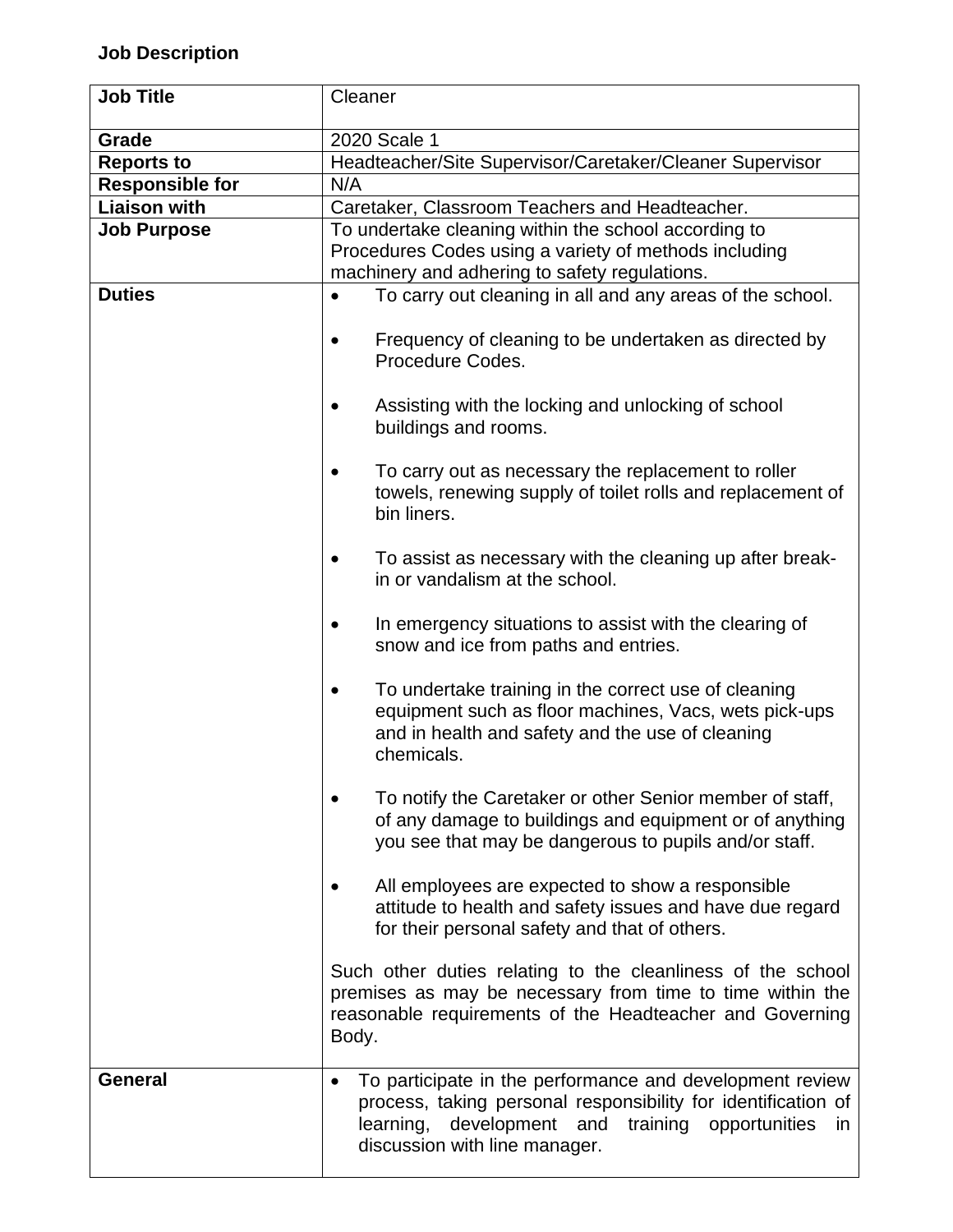| • To comply with individual responsibilities, in accordance<br>with the role, for health & safety in the workplace                                                                |
|-----------------------------------------------------------------------------------------------------------------------------------------------------------------------------------|
| Ensure that all duties and services provided are in<br>accordance with the School's Equal Opportunities Policy                                                                    |
| The Governing Body is committed to safeguarding and<br>promoting the welfare of children and young people and<br>expects all staff and volunteers to share in this<br>commitment. |